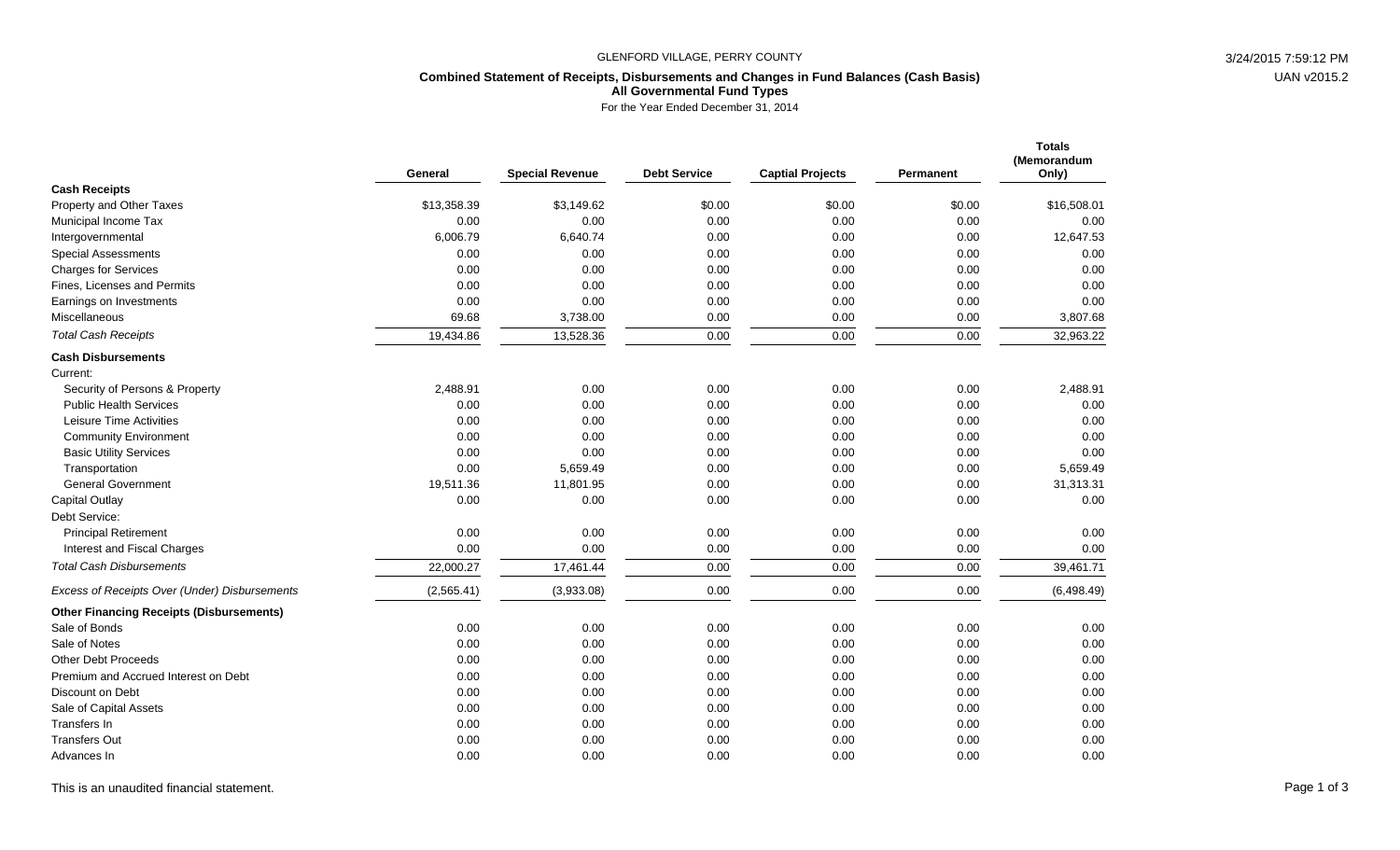### GLENFORD VILLAGE, PERRY COUNTY 3/24/2015 7:59:12 PM

## **Combined Statement of Receipts, Disbursements and Changes in Fund Balances (Cash Basis)**

UAN v2015.2

## **All Governmental Fund Types**

For the Year Ended December 31, 2014

|                                                       |             |                        |                     |                         |           | <b>Totals</b><br>(Memorandum |
|-------------------------------------------------------|-------------|------------------------|---------------------|-------------------------|-----------|------------------------------|
|                                                       | General     | <b>Special Revenue</b> | <b>Debt Service</b> | <b>Captial Projects</b> | Permanent | Only)                        |
| <b>Advances Out</b>                                   | 0.00        | 0.00                   | 0.00                | 0.00                    | 0.00      | 0.00                         |
| <b>Other Financing Sources</b>                        | 2,622.08    | 0.00                   | 0.00                | 0.00                    | 0.00      | 2,622.08                     |
| <b>Other Financing Uses</b>                           | (0.52)      | 0.00                   | 0.00                | 0.00                    | 0.00      | (0.52)                       |
| <b>Total Other Financing Receipts (Disbursements)</b> | 2,621.56    | 0.00                   | 0.00                | 0.00                    | 0.00      | 2,621.56                     |
| Special Item                                          | 0.00        | 0.00                   | 0.00                | 0.00                    | 0.00      | 0.00                         |
| Extraordinary Item                                    | 0.00        | 0.00                   | 0.00                | 0.00                    | 0.00      | 0.00                         |
| Net Change in Fund Cash Balances                      | 56.15       | (3,933.08)             | 0.00                | 0.00                    | 0.00      | (3,876.93)                   |
| Fund Cash Balances, January 1                         | 11,166.49   | 42,192.13              | 0.00                | 0.00                    | 0.00      | 53,358.62                    |
| <b>Fund Cash Balances, December 31</b>                |             |                        |                     |                         |           |                              |
| Nonspendable                                          | 0.00        | 0.00                   | 0.00                | 0.00                    | 0.00      | 0.00                         |
| Restricted                                            | 0.00        | 30,344.77              | 0.00                | 0.00                    | 0.00      | 30,344.77                    |
| Committed                                             | 0.00        | 7,914.28               | 0.00                | 0.00                    | 0.00      | 7,914.28                     |
| Assigned                                              | 0.00        | 0.00                   | 0.00                | 0.00                    | 0.00      | 0.00                         |
| Unassigned (Deficit)                                  | 11,222.64   | 0.00                   | 0.00                | 0.00                    | 0.00      | 11,222.64                    |
| Fund Cash Balances, December 31                       | \$11,222.64 | \$38,259.05            | \$0.00              | \$0.00                  | \$0.00    | \$49,481.69                  |